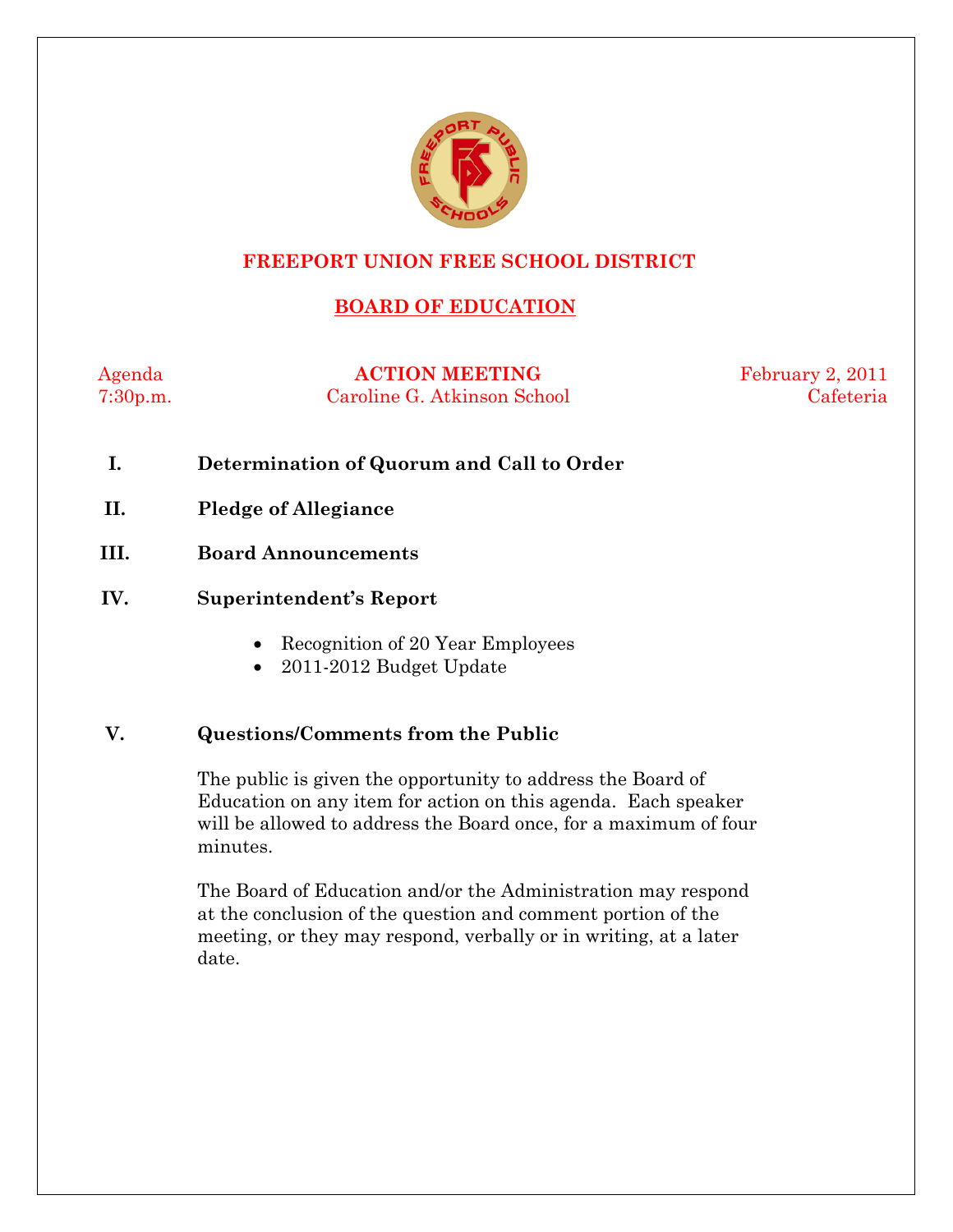*Freeport Union Free School District Board of Education February 2, 2011*

# **VI. Items for Action**

Consent Agenda

 **AA. Consent - Approve** 

# **Consent Agenda Items:**

**BE IT RESOLVED that the Board of Education of the Freeport Union Free School District hereby approves the following items; A; B 1, 2, 3, 4, 5; C 1, 2.** 

#### **Consent Approve**

 *Acceptance of the Minutes*  $\mathbf{A}$ 

**A.** Acceptance of the Minutes of the Board of Education Meetings

### **B. Personnel Actions**

- 1. Leave of Absence
- 2. Resignation
- 3. Appointment of Instructional Staff; Temporary
- 4. Appointment of Staff; Teaching Assistant
- 5. Appointments for Extended School Day Staff

#### **C. Education**

- 1. Acceptance of the Minutes from the Committees on Special Education and Preschool Education
- 2. Disposal of Obsolete Textbooks

### **VII. Other Items for Action**

#### **A. Education**

- 1. Establishment of the Annual Meeting, the Budget Hearing and the Annual Budget Vote and Trustee Election
- 2. Adoption of the 2011-2012 School Calendar

#### **A. Finance**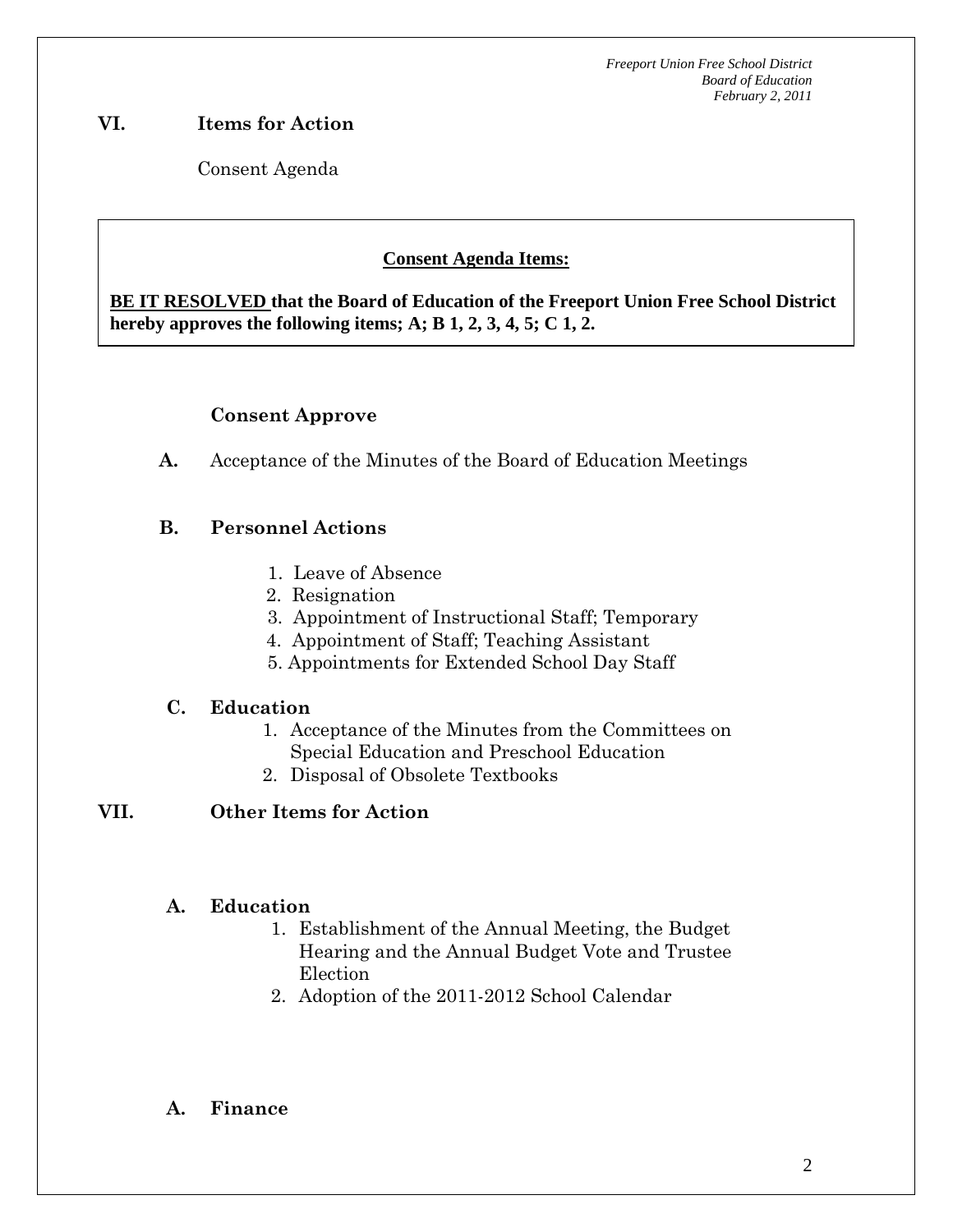*Freeport Union Free School District Board of Education February 2, 2011*

#### **VIII.** 2. Approval of SEQRA and Type II Actions Relating to Capital Projects

- 2. Acceptance of a Gift
- 3. Acceptance of a Scholarship
- 4. Approval of an Agreement
- 5. Approval of Capital Project Change Orders
- 6. Approval of Merit Increases for Certain Non-Bargaining Unit Administrators

# **IX. A. Other Reports to the Board**

- 1. Treasurer's Report
- 2. High School Funds Report
- 3. Atkinson School Book Store Report

#### **X. Questions/Comments from the Public on Other Topics**

At this time, the public is given the opportunity to address the Board of Education on any topic. Each speaker will be allowed to address the Board once, for a maximum of **four** minutes.

The Board of Education and/or the Administration may respond at the conclusion of the question and comment portion of the meeting, or they may respond, in writing, at a later date.

#### **XI. Board Comments**

**XII. Superintendent Comments** 

# **XIII. Adjournment**

### **Next Meeting**

**XIV.** 

The next proposed meeting of the Board of Education will be held on February 2, 2011 at Caroline G. Atkinson School. All meetings begin at 7:30 p.m. unless otherwise noted.

Register to vote: Monday through Friday between 8:30 a.m. and 3:30 p.m. at the Administration Building, 235 N. Ocean Avenue.

**Visit our website at www.freeportschools.org**